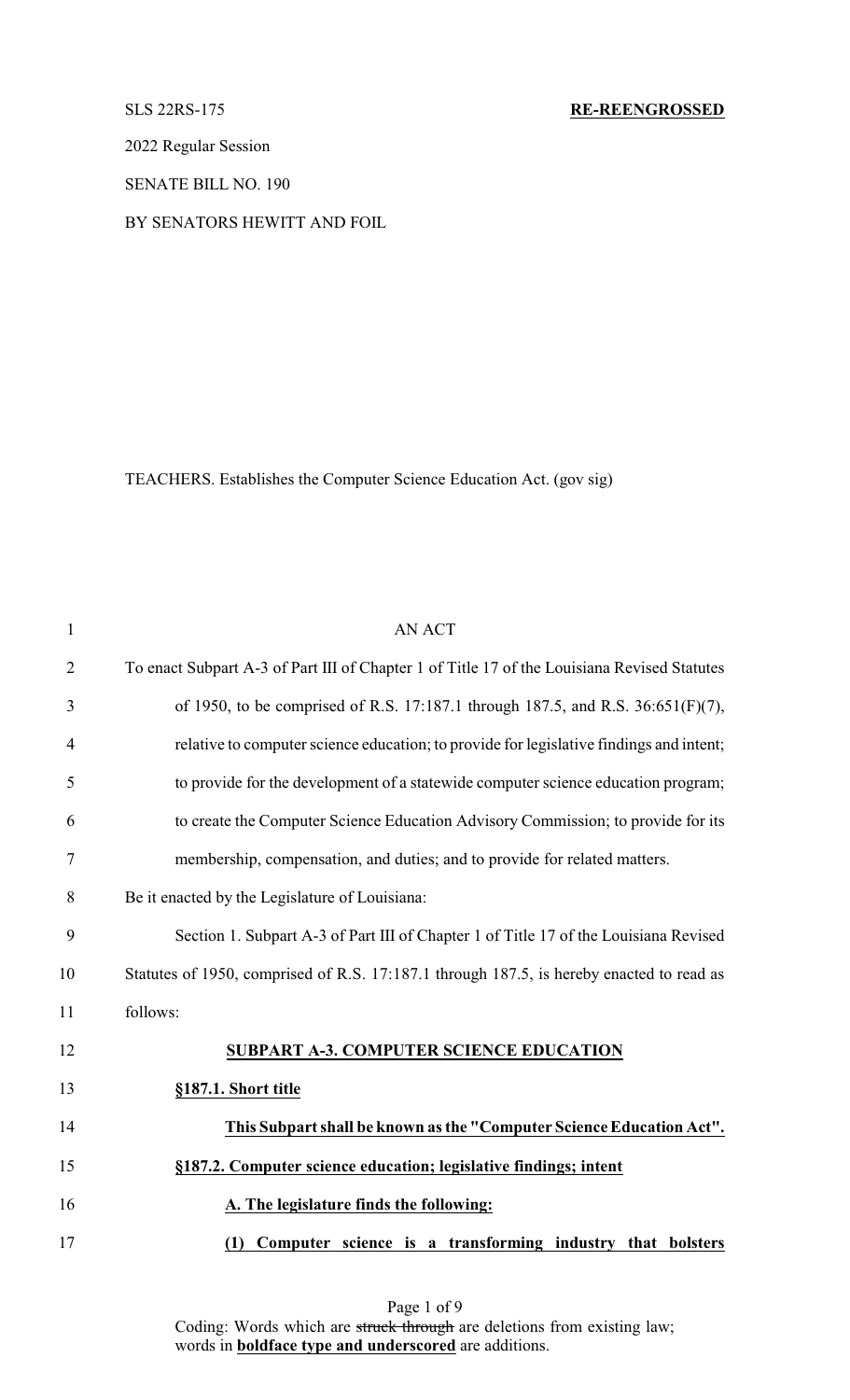| $\mathbf{1}$   | productivity, drives innovation, and creates commerce.                            |
|----------------|-----------------------------------------------------------------------------------|
| $\overline{2}$ | (2) Knowledge of computer science and the use of technology is essential          |
| 3              | for all individuals, not just those working or planning to work in the technology |
| $\overline{4}$ | sector.                                                                           |
| 5              | (3) Cross-curricular instruction at all grade levels in computer science          |
| 6              | will enhance student achievement in core subjects, increase student motivation    |
| $\tau$         | for learning, and develop a skilled workforce.                                    |
| 8              | (4) Positions related to computer science are some of the fastest-growing         |
| 9              | in the global economy, yet many of those positions remain unfilled. In order to   |
| 10             | fill those positions, a comprehensive computer science education strategy needs   |
| 11             | to be integrated into the elementary and secondary grades that flows seamlessly   |
| 12             | into careers and postsecondary education pathways.                                |
| 13             | (5) In Louisiana, the fastest growing industry is Professional, Scientific,       |
| 14             | and Technical Services which is composed of much of the technology industry.      |
| 15             | Software developers and network administrators are among the ten fastest-         |
| 16             | growing occupations in the state requiring a college education, yet the state is  |
| 17             | producing fewer than half of the graduates needed to fill computer science-       |
| 18             | related jobs.                                                                     |
| 19             | (6) Successful completion of rigorous postsecondary computer science              |
| 20             | programs requires a thorough foundation at the elementary and secondary           |
| 21             | education level.                                                                  |
| 22             | (7) It is in the public interest that a comprehensive computer science            |
| 23             | education initiative be undertaken to ensure Louisiana has citizens who have the  |
| 24             | expertise to perform the technology skills embedded in most professions, who      |
| 25             | can meet the ever-increasing workforce demands in the technology sector, and      |
| 26             | who can envision and grow the next generation of technological advances.          |
| 27             | (8) In order to fulfill the need for a comprehensive computer science             |
| 28             | education, more teachers need to be trained to teach computer science and all     |
| 29             | schools need to offer computer science courses.                                   |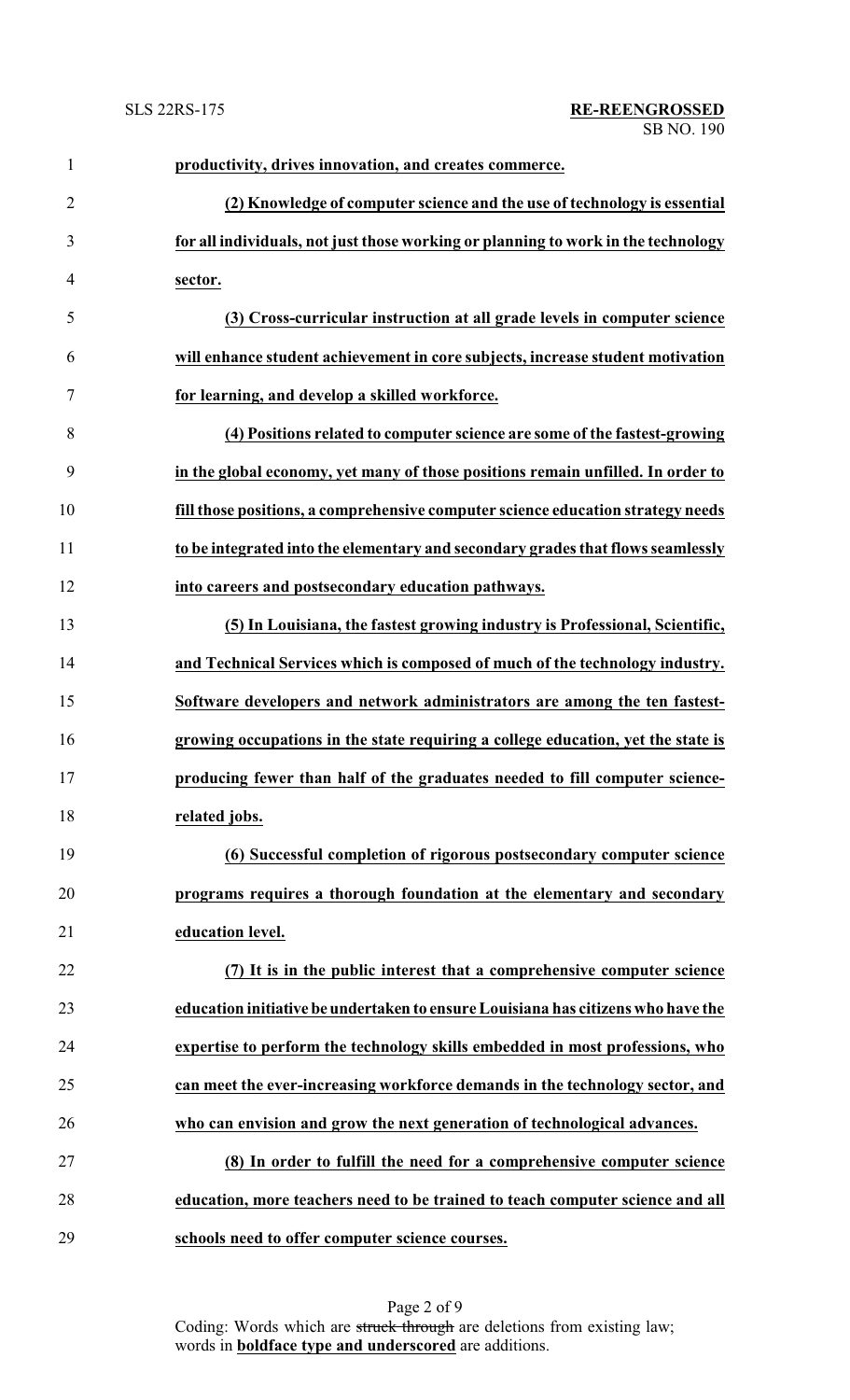| $\mathbf{1}$   | B. It is the intent of the legislature to create a comprehensive statewide           |
|----------------|--------------------------------------------------------------------------------------|
| $\overline{2}$ | computer science education program that benefits all citizens, flows seamlessly      |
| 3              | between all levels of education, and meets the needs of a dynamic and                |
| $\overline{4}$ | competitive economy.                                                                 |
| 5              | §187.3. Computer Science Education Advisory Commission; establishment,               |
| 6              | members, purpose                                                                     |
| 7              | A.(1) The Computer Science Education Advisory Commission, referred                   |
| 8              | to in this Chapter as the "advisory commission", is established to provide           |
| 9              | recommendations to the State Board of Elementary and Secondary Education             |
| 10             | through the state Department of Education for the development and                    |
| 11             | implementation of a state action plan for the delivery of education in computer      |
| 12             | science in all public schools.                                                       |
| 13             | (2) The advisory commission shall be composed of the following                       |
| 14             | members:                                                                             |
| 15             | (a) One member appointed by the governor.                                            |
| 16             | (b) One member appointed by the president of the Senate.                             |
| 17             | $\left( \mathrm{c}\right)$<br>One member appointed by the speaker<br>of the House of |
| 18             | Representatives.                                                                     |
| 19             | (d) The state superintendent of education, or his designee.                          |
| 20             | (e) A member of the State Board of Elementary and Secondary                          |
| 21             | Education, appointed by the board president.                                         |
| 22             | (f) The commissioner of higher education, or his designee.                           |
| 23             | (g) A member of the Board of Regents, appointed by the board president.              |
| 24             | (h) The executive director of the Louisiana Office of Student and                    |
| 25             | Financial Assistance, or his designee.                                               |
| 26             | (i) The president of the Louisiana Community and Technical College                   |
| 27             | System, or his designee.                                                             |
| 28             | (j) The president of the Louisiana State University System, or his                   |
| 29             | designee.                                                                            |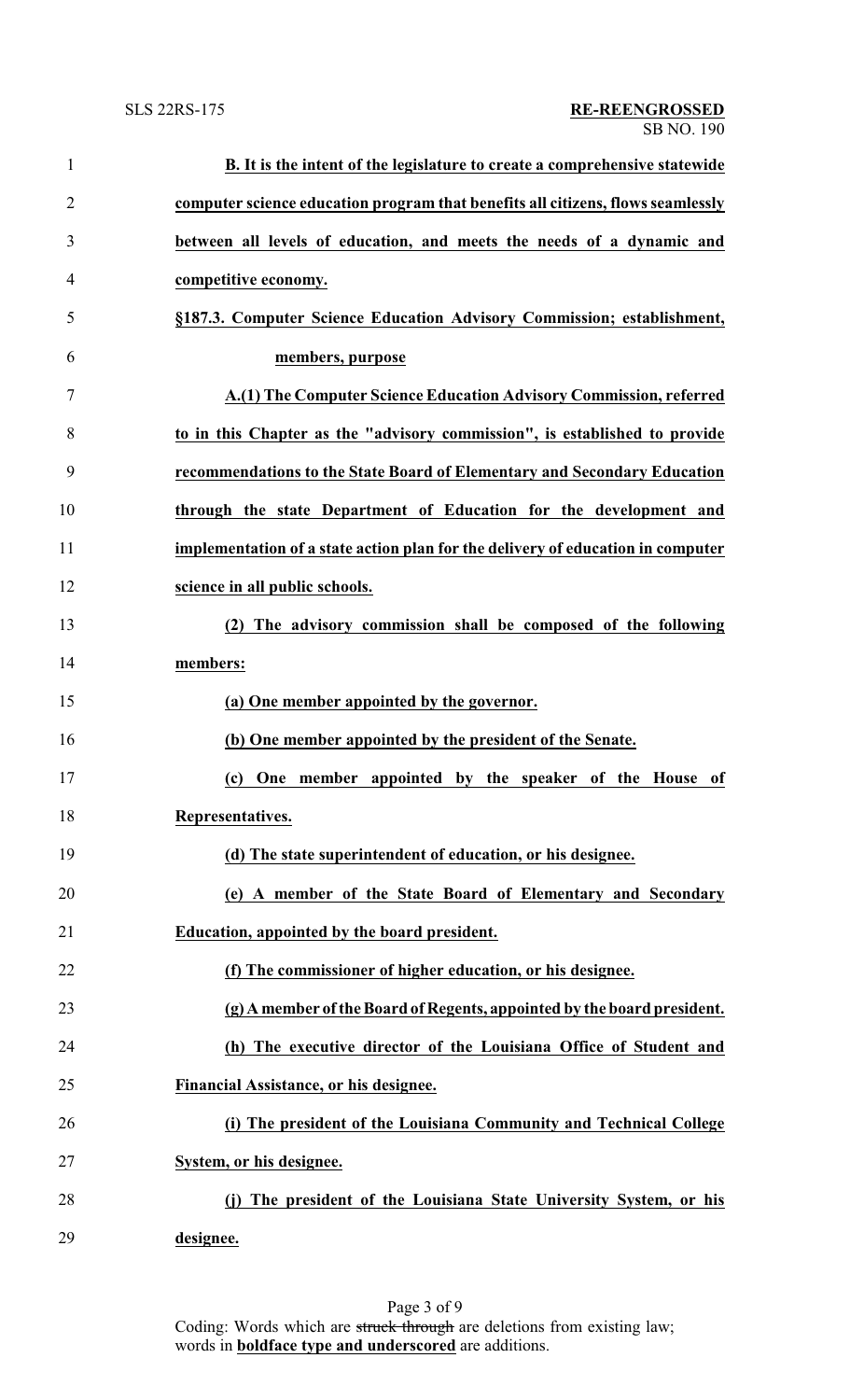| $\mathbf{1}$   | (k) The president of the University of Louisiana System, or his designee.    |
|----------------|------------------------------------------------------------------------------|
| $\overline{2}$ | (I) The president of the Southern University System, or his designee.        |
| 3              | (m) The secretary of the Louisiana Workforce Commission, or his              |
| 4              | designee.                                                                    |
| 5              | (n) The secretary of the Louisiana Economic Development, or his              |
| 6              | designee.                                                                    |
| 7              | (o) A computer science professor appointed by the commissioner of            |
| 8              | higher education.                                                            |
| 9              | (p) A public high school computer science teacher appointed by the           |
| 10             | president of the Louisiana Chapter of Computer Science Teachers Association. |
| 11             | (q) A public middle school computer science teacher appointed by the         |
| 12             | president of the Louisiana Chapter of Computer Science Teachers Association. |
| 13             | (r) A public elementary school computer science teacher appointed by         |
| 14             | the president of the Louisiana Chapter of Computer Science Teachers          |
| 15             | Association.                                                                 |
| 16             | (s) A superintendent of a public school system appointed by the              |
| 17             | Louisiana Association of School Superintendents.                             |
| 18             | (t) The executive director of the Louisiana Association of Public Charter    |
| 19             | Schools, or his designee.                                                    |
| 20             | (u) The executive director of the Louisiana School Boards Association,       |
| 21             | or his designee.                                                             |
| 22             | (v) The chairmen of the Senate and House committees on education, or         |
| 23             | their designees.                                                             |
| 24             | (w) The president of the Louisiana Association of Independent Colleges       |
| 25             | and Universities, or his designee.                                           |
| 26             | (3) The members shall serve without compensation, except for per diem        |
| 27             | or reimbursement of expenses to which they may be entitled as members of the |
| 28             | constituent organizations.                                                   |
| 29             | (4) The state superintendent of education shall call an organizational       |

Page 4 of 9 Coding: Words which are struck through are deletions from existing law; words in **boldface type and underscored** are additions.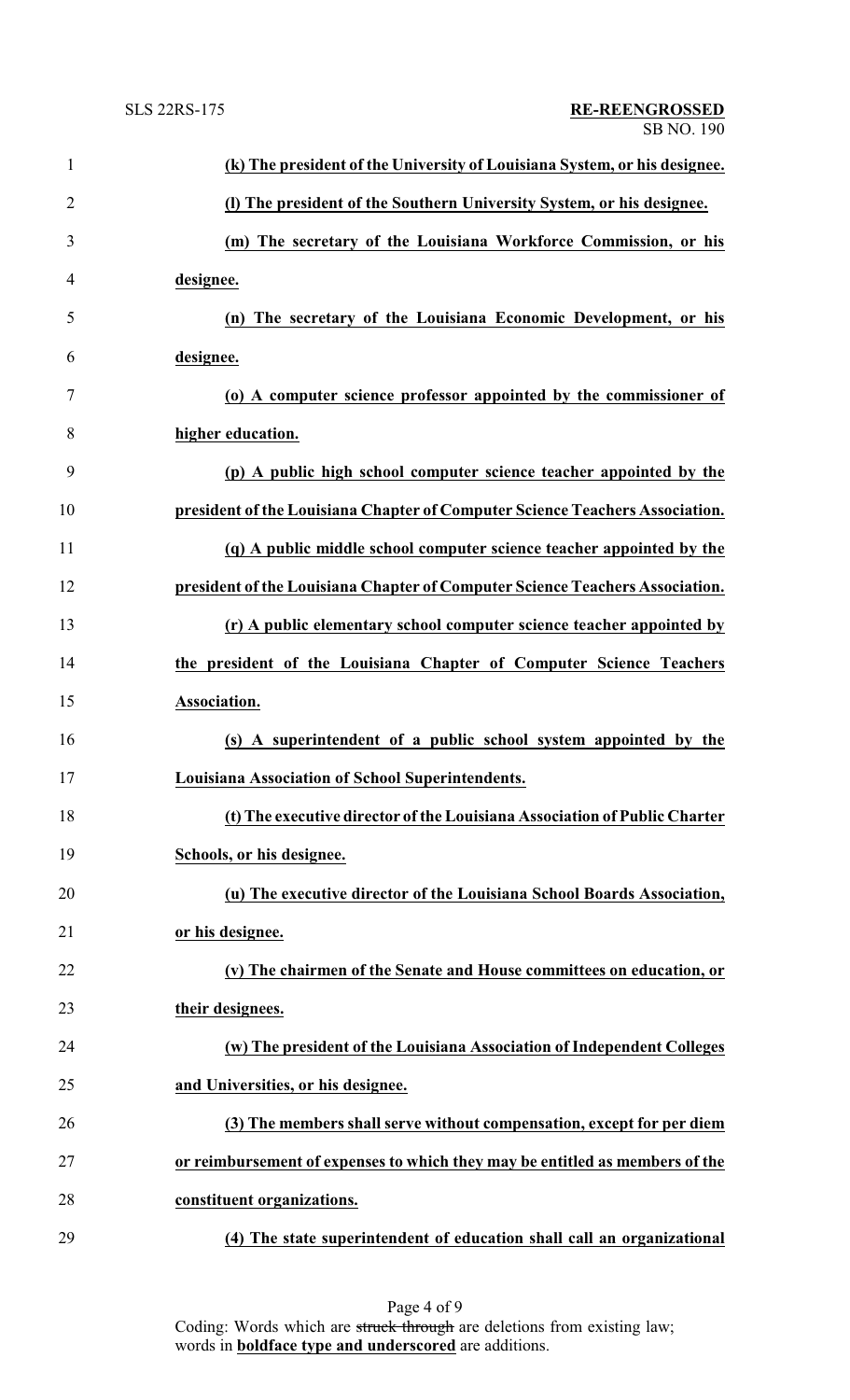| $\mathbf{1}$   | meeting of the advisory commission by August 15, 2022. The advisory           |
|----------------|-------------------------------------------------------------------------------|
| $\overline{2}$ | commission shall elect a chairman and any other officers deemed necessary     |
| 3              | from among the membership at such meeting. Thereafter, the advisory           |
| 4              | commission shall meet upon call of the chairman.                              |
| 5              | (5) A majority of the total membership shall constitute a quorum of the       |
| 6              | advisory commission, and any official action taken by the advisory commission |
| 7              | shall require an affirmative vote of the majority of the quorum present and   |
| 8              | voting.                                                                       |
| 9              | (6) The state Department of Education shall provide staff support for the     |
| 10             | advisory commission.                                                          |
| 11             | (7) The advisory commission shall cease to exist on December 1, 2024,         |
| 12             | unless the State Board of Elementary and Secondary Education provides for the |
| 13             | continued existence of the advisory commission through the board's rules and  |
| 14             | procedures. The board shall inform the Louisiana Law Institute of termination |
| 15             | or continuation of the advisory commission.                                   |
| 16             | <b>B.</b> The commission shall work with:                                     |
| 17             | (1) Public elementary and secondary education administrators and              |
| 18             | teachers to identify the gaps between computer science education services     |
| 19             | currently provided and those needed in both the near- and long-term and       |
| 20             | possible reasons for such gaps.                                               |
| 21             | (2) Faculty members in teacher education programs at postsecondary            |
| 22             | education institutions and current computer science teachers to identify:     |
| 23             | (a) Appropriate computer science education teacher competencies.              |
| 24             | (b) Acceptable approaches for current classroom teachers to develop the       |
| 25             | competencies.                                                                 |
| 26             | (c) Whether there is a need to create professional development programs       |
| 27             | to assist current teachers in developing needed computer science education    |
| 28             | competencies.                                                                 |
| 29             | (d) Methods to recruit and retain computer science teachers.                  |

Page 5 of 9 Coding: Words which are struck through are deletions from existing law; words in **boldface type and underscored** are additions.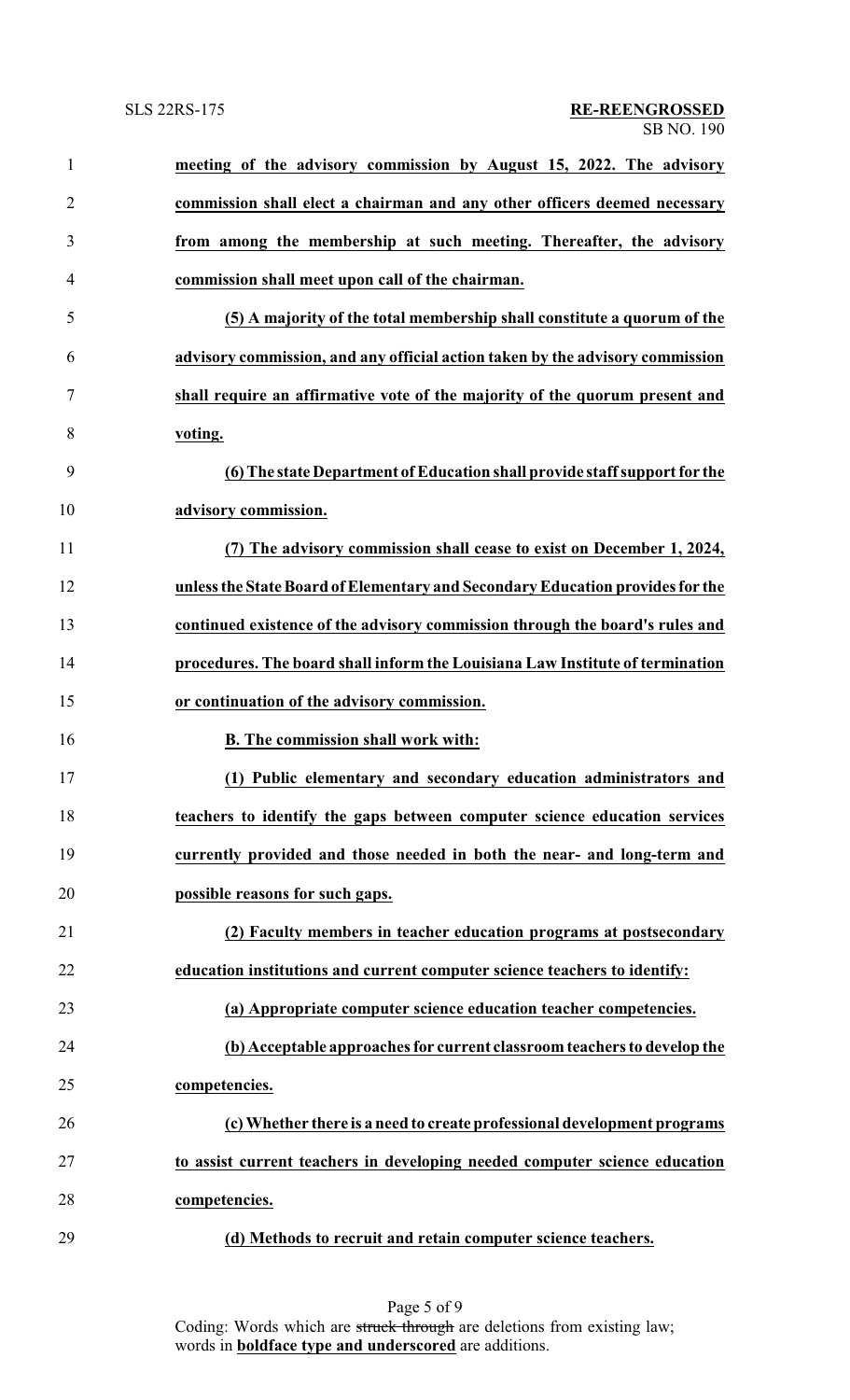| $\mathbf{1}$   | (3) Business leaders and postsecondary education institutions to identify         |
|----------------|-----------------------------------------------------------------------------------|
| $\overline{2}$ | computer science workforce needs and the skills postsecondary students need       |
| 3              | to successfully navigate postsecondary computer science programs.                 |
| 4              | C. By December 1, 2023, the advisory commission shall provide a report            |
| 5              | of Elementary and Secondary Education<br><b>State</b><br>Board<br>the<br>on<br>to |
| 6              | recommendations and items to be addressed in a statewide plan for computer        |
| 7              | science. At a minimum, the report shall address the following items:              |
| 8              | (1) State content standards in computer science for grades kindergarten           |
| 9              | through twelve.                                                                   |
| 10             | (2) Coordination of computer science education between elementary and             |
| 11             | secondary schools, postsecondary education institutions, and the workforce.       |
| 12             | (3) Any computer science requirements for high school graduation,                 |
| 13             | postsecondary entrance, and eligibility for the Taylor Opportunity Program for    |
| 14             | Students.                                                                         |
| 15             | Standardized computer science teacher training, including<br>(4)                  |
| 16             | certification requirements, preservice training programs, and professional        |
| 17             | development activities.                                                           |
| 18             | (5) Technical assistance grants to public schools needed for the creation         |
| 19             | and expansion of computer science courses.                                        |
| 20             | (6) Funding strategies for computer science teacher training and                  |
| 21             | expansion of computer science courses offered in public schools.                  |
| 22             | §187.4. State action plan for computer science education                          |
| 23             | The State Board of Elementary and Secondary Education, upon                       |
| 24             | recommendations of the Computer Science Advisory Commission and the state         |
| 25             | Department of Education, shall develop and approve a state action plan for        |
| 26             | computer science education for kindergarten through grade twelve. The state       |
| 27             | action plan shall provide for a comprehensive, integrated plan for providing      |
| 28             | computer science education in Louisiana public schools. The plan shall address    |
| 29             | instructional strategies, guidelines, content standards, and teacher development. |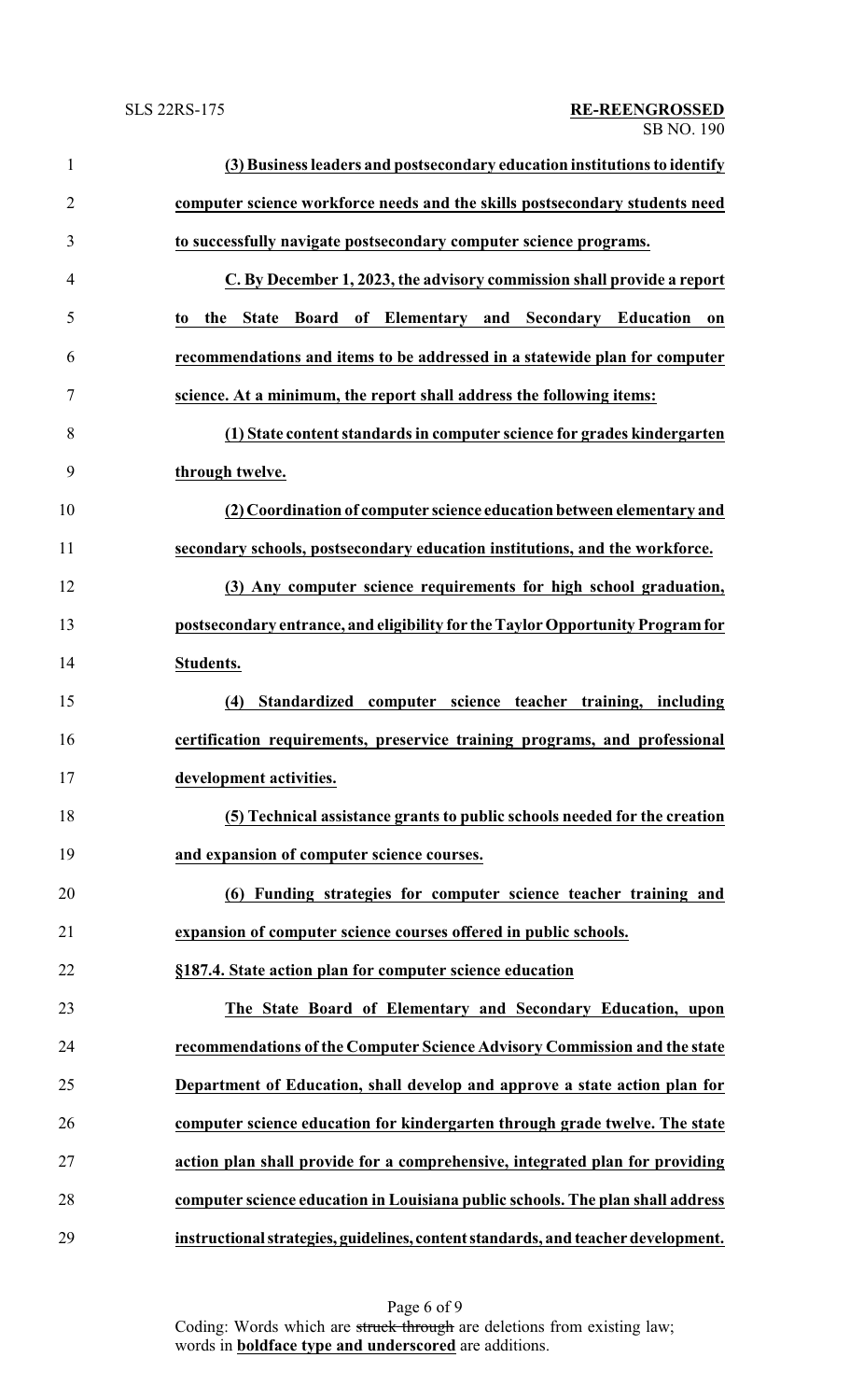| Upon its approval, the State Board of Elementary and Secondary Education                      |
|-----------------------------------------------------------------------------------------------|
| shall submit the action plan to the legislature for its review.                               |
| §187.5. Funding                                                                               |
| The state action plan established pursuant to this Subpart shall be                           |
| implemented upon the appropriation of funds for this purpose.                                 |
| Section 2. R.S. $36:651(F)(7)$ is hereby enacted to read as follows:                          |
| §651. Transfer of boards, commissions, departments, and agencies to Department of             |
| Education; boards, commissions, and agencies within Department of                             |
| Education                                                                                     |
| $\ast$<br>$*$ and $*$<br>$\ast$                                                               |
| F. The following agencies are transferred to and hereafter shall be within the                |
| Department of Education as provided in R.S. 36:901 et seq.:                                   |
| $\ast$<br>$\ast$<br>$\ast$                                                                    |
| The Computer Science Education Advisory Commission (R.S.<br>(7)                               |
| <u>17:187.3).</u>                                                                             |
| $\ast$<br>*<br>∗                                                                              |
| Section 3. This Act shall become effective upon signature by the governor or, if not          |
| signed by the governor, upon expiration of the time for bills to become law without signature |
| by the governor, as provided by Article III, Section 18 of the Constitution of Louisiana. If  |
| vetoed by the governor and subsequently approved by the legislature, this Act shall become    |
| effective on the day following such approval.                                                 |

The original instrument was prepared by Cheryl Serrett. The following digest, which does not constitute a part of the legislative instrument, was prepared by Thomas L. Tyler.

## DIGEST SB 190 Re-Reengrossed 2022 Regular Session Hewitt

Proposed law provides for legislative findings and intent relative to a computer science education action plan.

Proposed law establishes a Computer Science Education Advisory Commission (commission) to provide recommendations to the State Board of Elementary and Secondary Education (BESE), through the state Department of Education (DOE), for the development and implementation of the state action plan. Proposed law provides that the members shall serve without compensation, except for per diem or expense reimbursement as provided by

Page 7 of 9

Coding: Words which are struck through are deletions from existing law; words in **boldface type and underscored** are additions.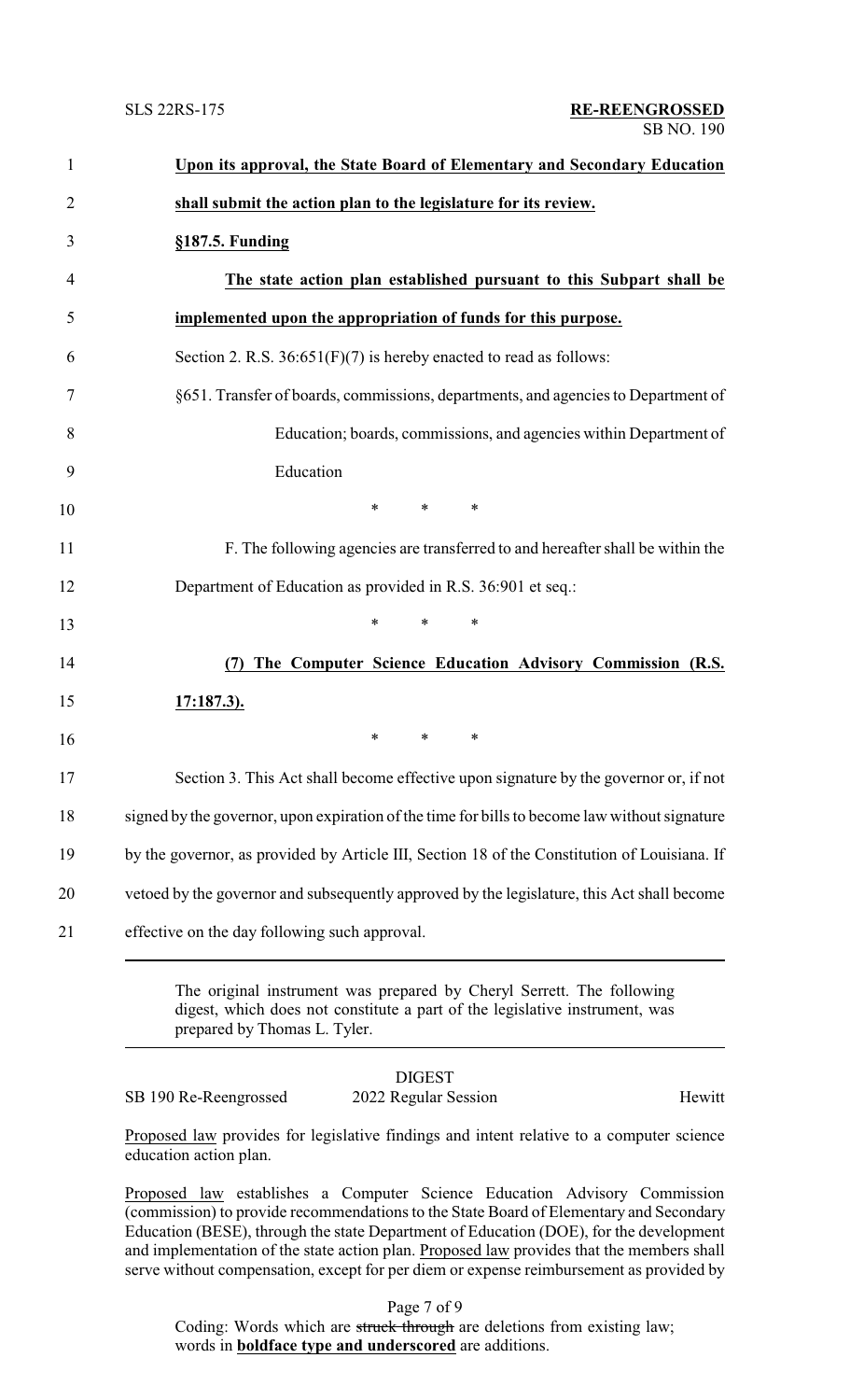their constituent organizations.

Proposed law requires the state superintendent of education to call the first meeting of the advisory commission no later than August 15, 2022. Proposed law terminates the advisory commission on December 1, 2024, unless BESE provides for the continued existence of the advisory commission through board rules and procedures.

Proposed law provides that the DOE shall provide staff support for the advisory commission.

Proposed law provides for the advisory commission to work with:

- (1) Public elementary and secondary education administrators and teachers to identify the gaps between computer science education services currently provided and those needed in both the near- and long-term and possible reasons for such gaps.
- (2) Faculty members of teacher education programs at postsecondary education institutions and the Board of Regents to identify:
	- (a) Computer science teacher education competencies.
	- (b) Acceptable approaches for current classroom teachers to develop the competencies for teaching computer science.
	- (c) Any need to create professional development programs to assist current teachers in developing needed competencies.
	- (d) Methods to recruit and retain computer science teachers.
- (3) Business leaders and postsecondary education institutions to identify computer science workforce needs and skills needed to succeed in postsecondary computer science programs.

Proposed law requires the advisory commission to provide a report to BESE by Dec. 1, 2023, on recommendations and items to be addressed in a statewide computer science plan.

Proposed law provides the report shall, at a minimum, address the following items:

- (1) State content standards in computer science for grades kindergarten through twelve.
- (2) Coordination of computer science education among elementary and secondary schools, postsecondary education institutions, and the workforce.
- (3) Any computer science requirements for high school graduation, postsecondary entrance, and eligibility for the Taylor Opportunity Program for Students.
- (4) Standardized computer science teacher training, including certification requirements, preservice training programs, and professional development activities.
- (5) Technical assistance grants to public school systems for the creation and expansion of computer science courses.
- (6) Funding strategies for computer science teacher training and expansion of computer science courses offered in public schools.

Proposed law requires BESE, upon recommendations of the advisory commission and DOE, to develop and approve a state action plan for computer science education for kindergarten through grade twelve.

Page 8 of 9 Coding: Words which are struck through are deletions from existing law; words in **boldface type and underscored** are additions.